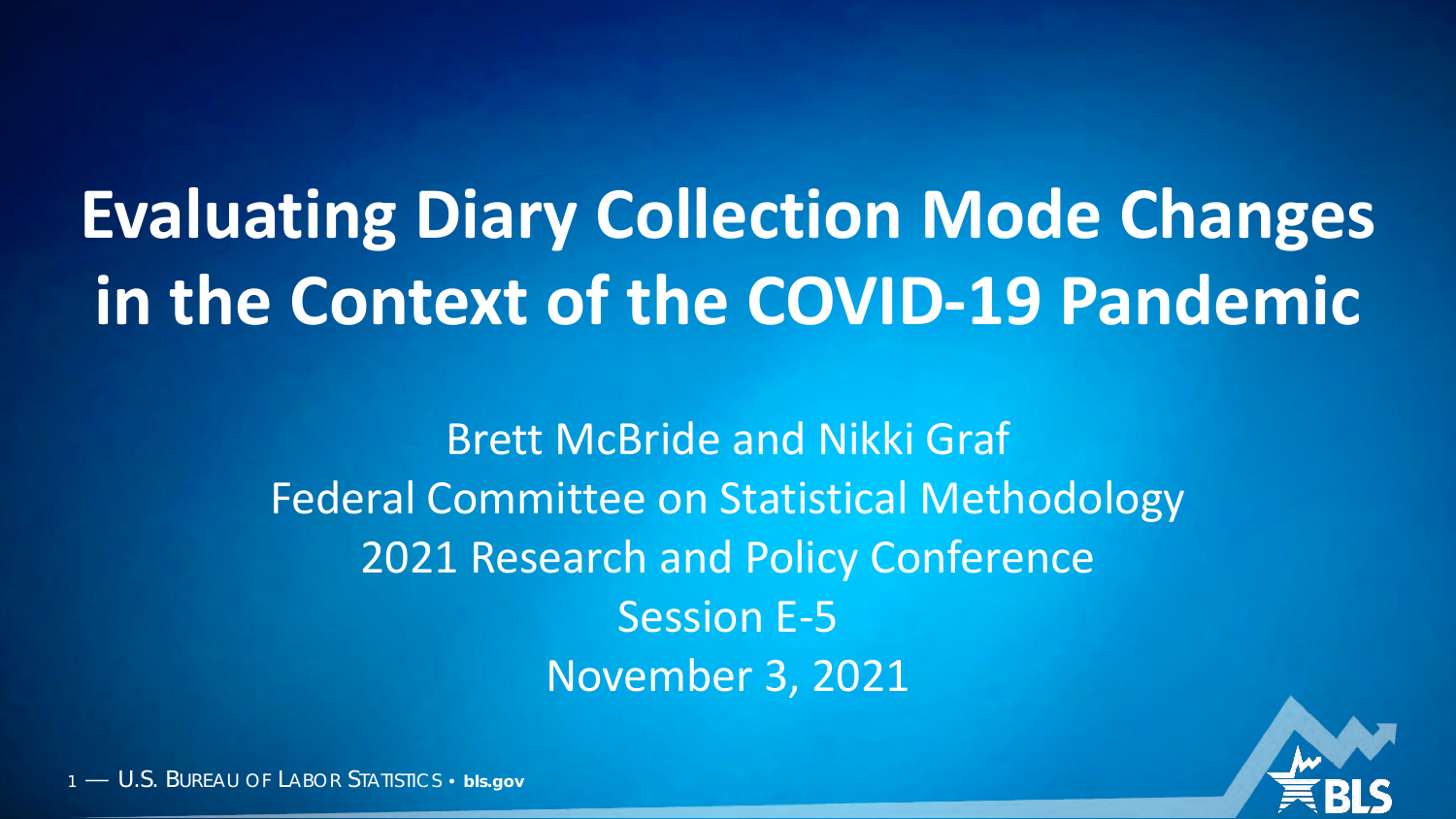#### **Consumer Expenditure Surveys**

■Surveys produced by the Bureau of Labor Statistics (BLS) collecting detailed expenditure information for a national sample of households **Diary Survey** 

- ▶ 2 one-week self-administered (paper) diaries
- ▶ Collect daily, small and easily forgotten expenses
- Approximately 17,800 sampled households per year, 53 percent response rate (2019)

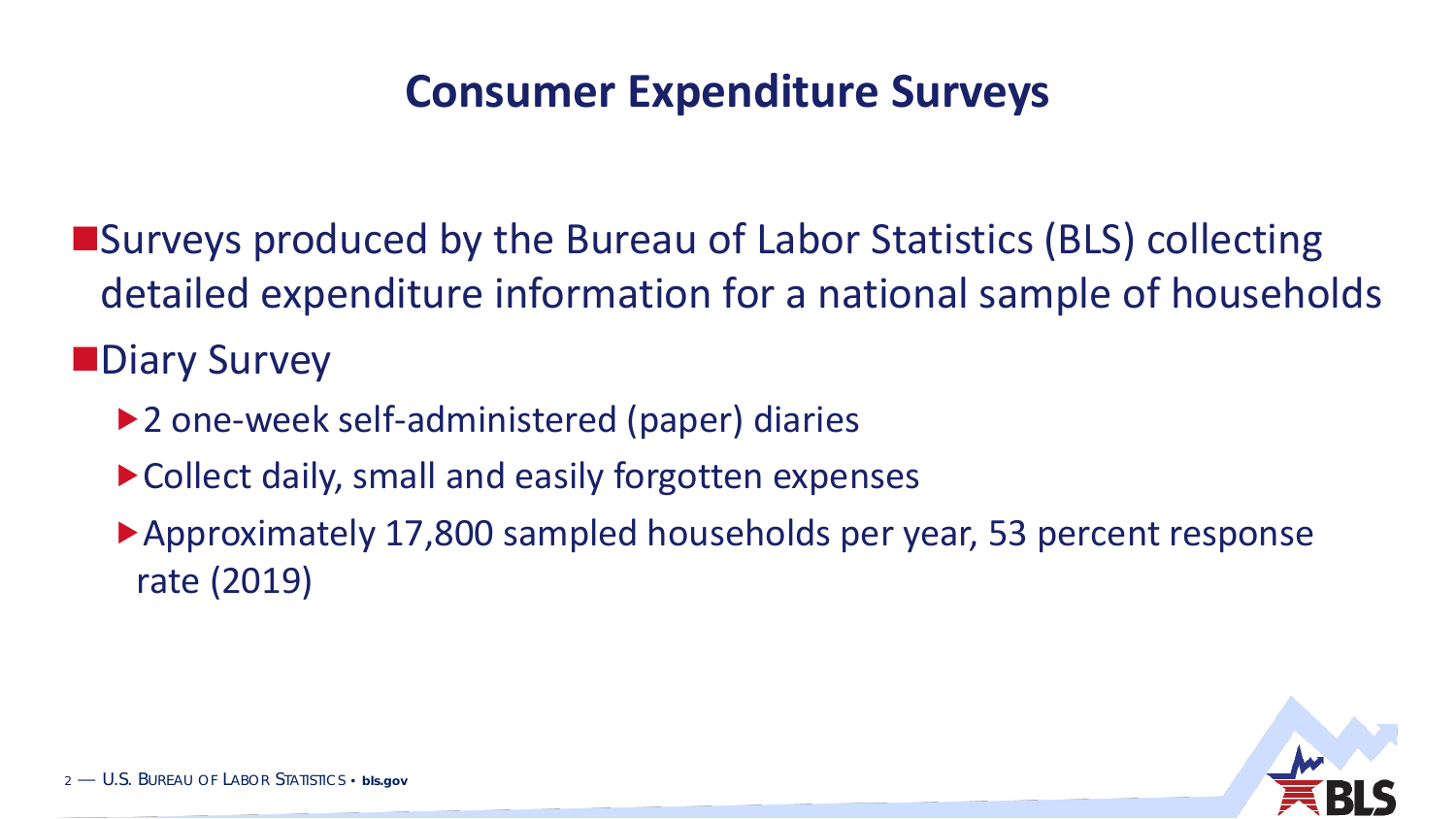#### **Time Periods and Protocol Changes**

- Baseline: January March 18, 2020
	- Involved usual procedures
- Period 1: March 19 May 2020
	- Census stopped personal visits and the Census National Processing Center closed
	- Diary completion: FRs called respondents, transcribed entries into a paper diary
- Period 2: June 2020
	- Online diaries with an alternative of phone transcription
- **Period 3 (this talk): July December 2020** 
	- Diary completion: online diary, telephone transcription, or 'traditional' personal visits

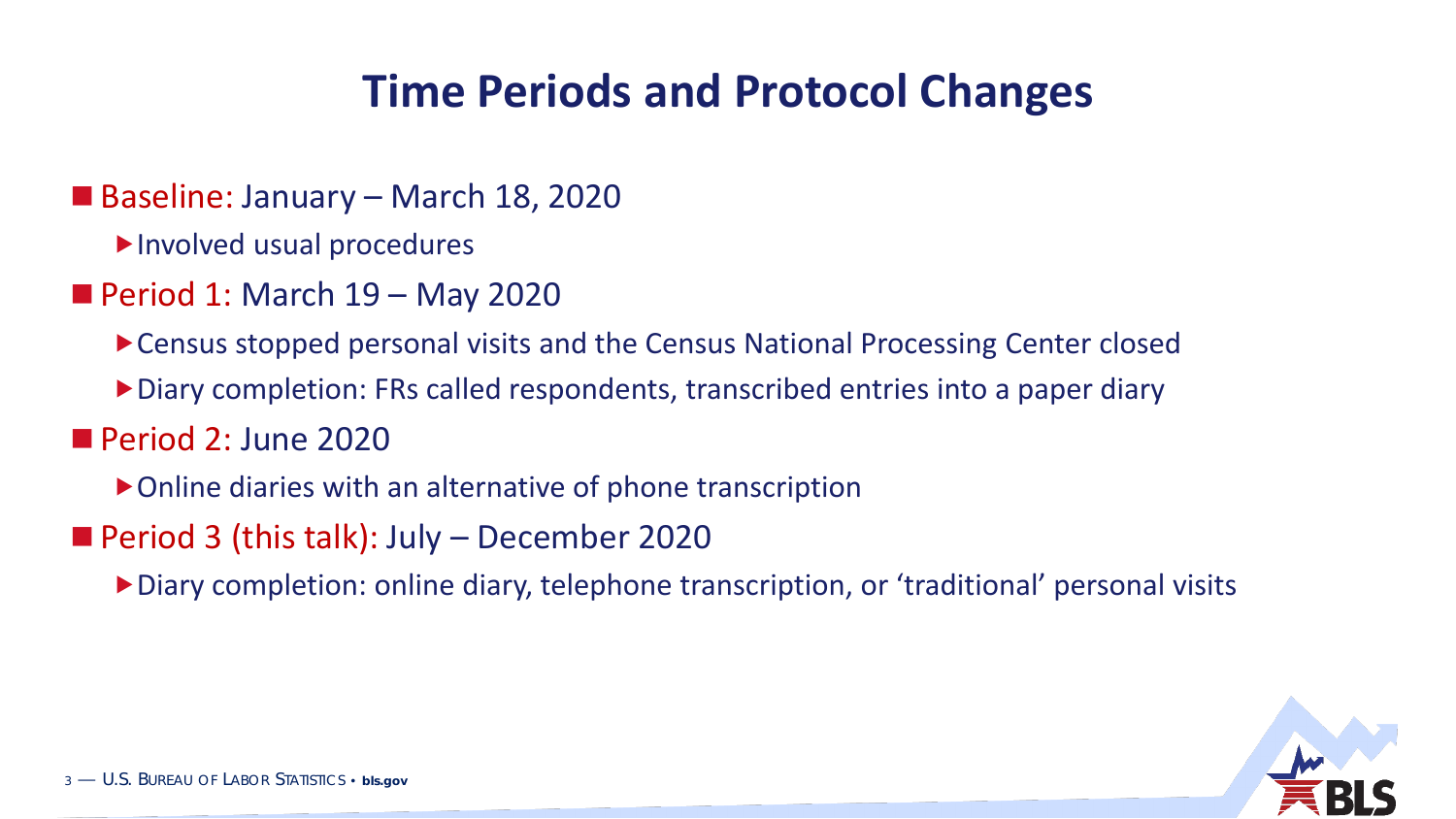#### **Data Analyzed**

- Consumer Units (CUs) with complete diaries from July to December, 2020
- ■Excluded: diaries with no entries (no reported expenditures), diaries from CUs temporarily away from home during the reporting period
- ■Final analysis dataset: 5,205 diaries (2,706 CUs)

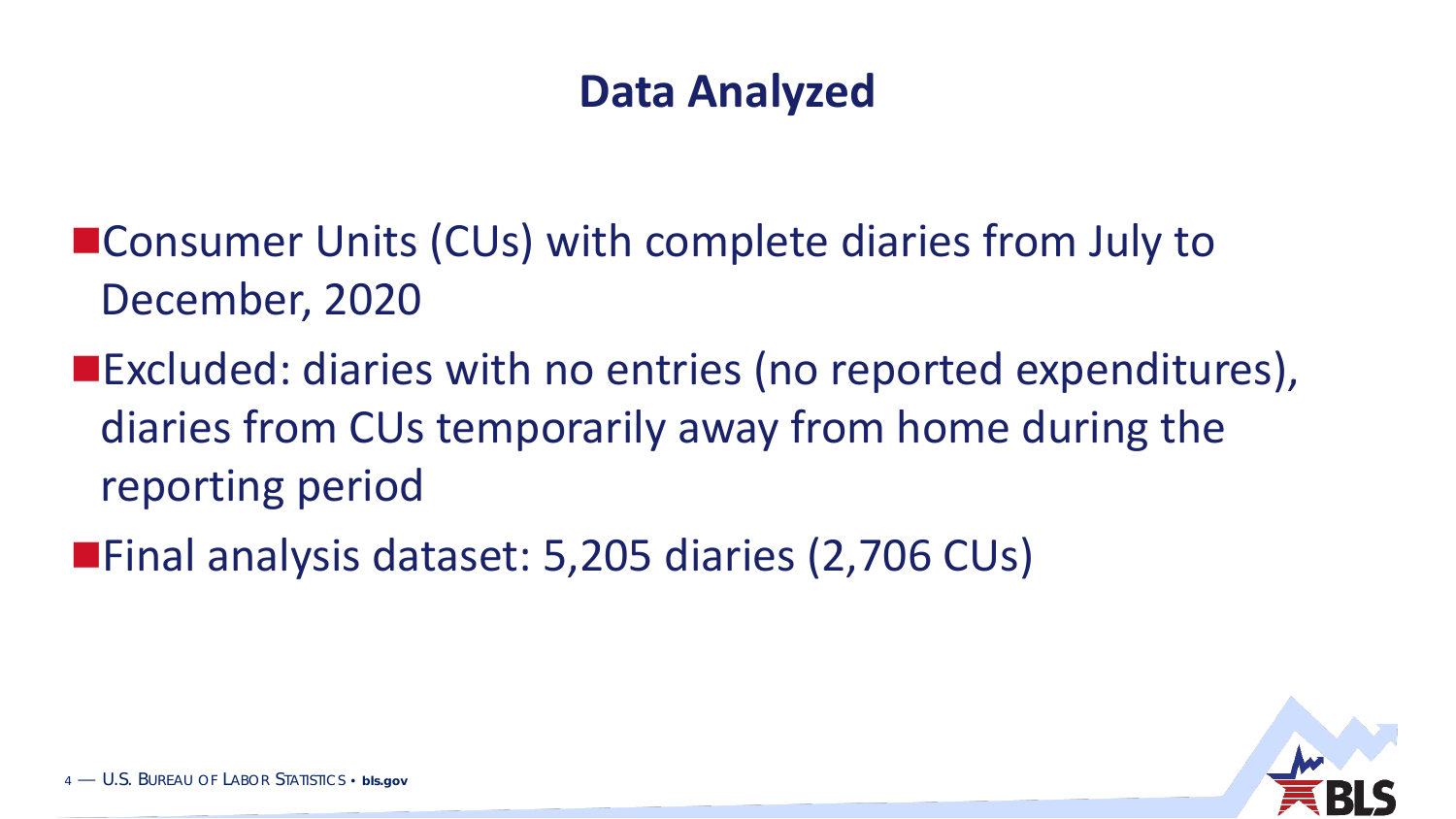#### **Analysis Outline**

- **Net Distribution of CU Demographics by Mode**
- **Node of Diary Completion**
- **ODIA Diarist Adherence to Itemization Instructions**
- ■Diary Entries by whether Data Editing (Allocation) Occurred
- ■Regression of Diary Entries on Mode and Controls

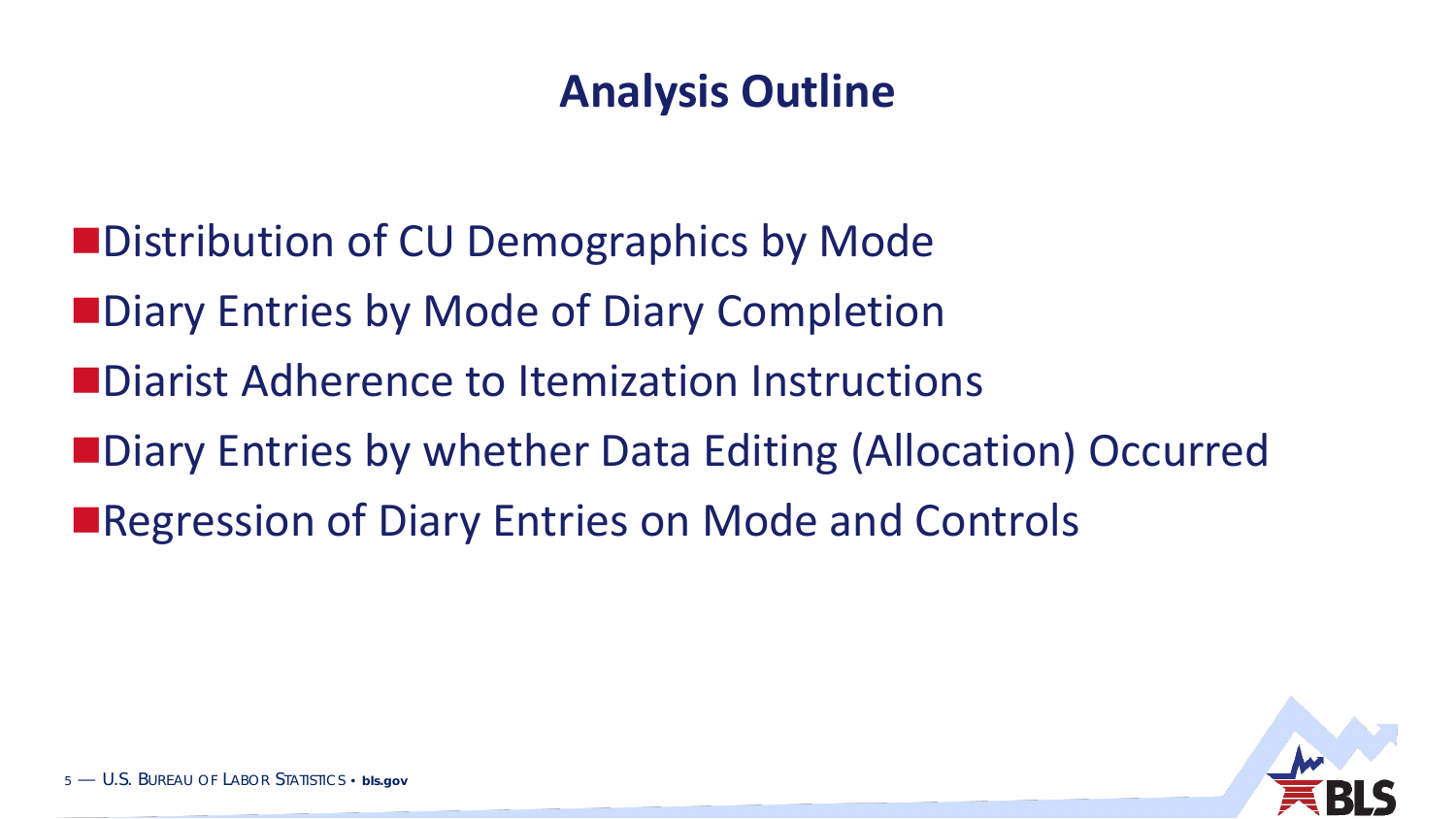## **Race/Ethnicity of Reference Person**



— U.S. BUREAU OF LABOR STATISTICS • **bls.gov**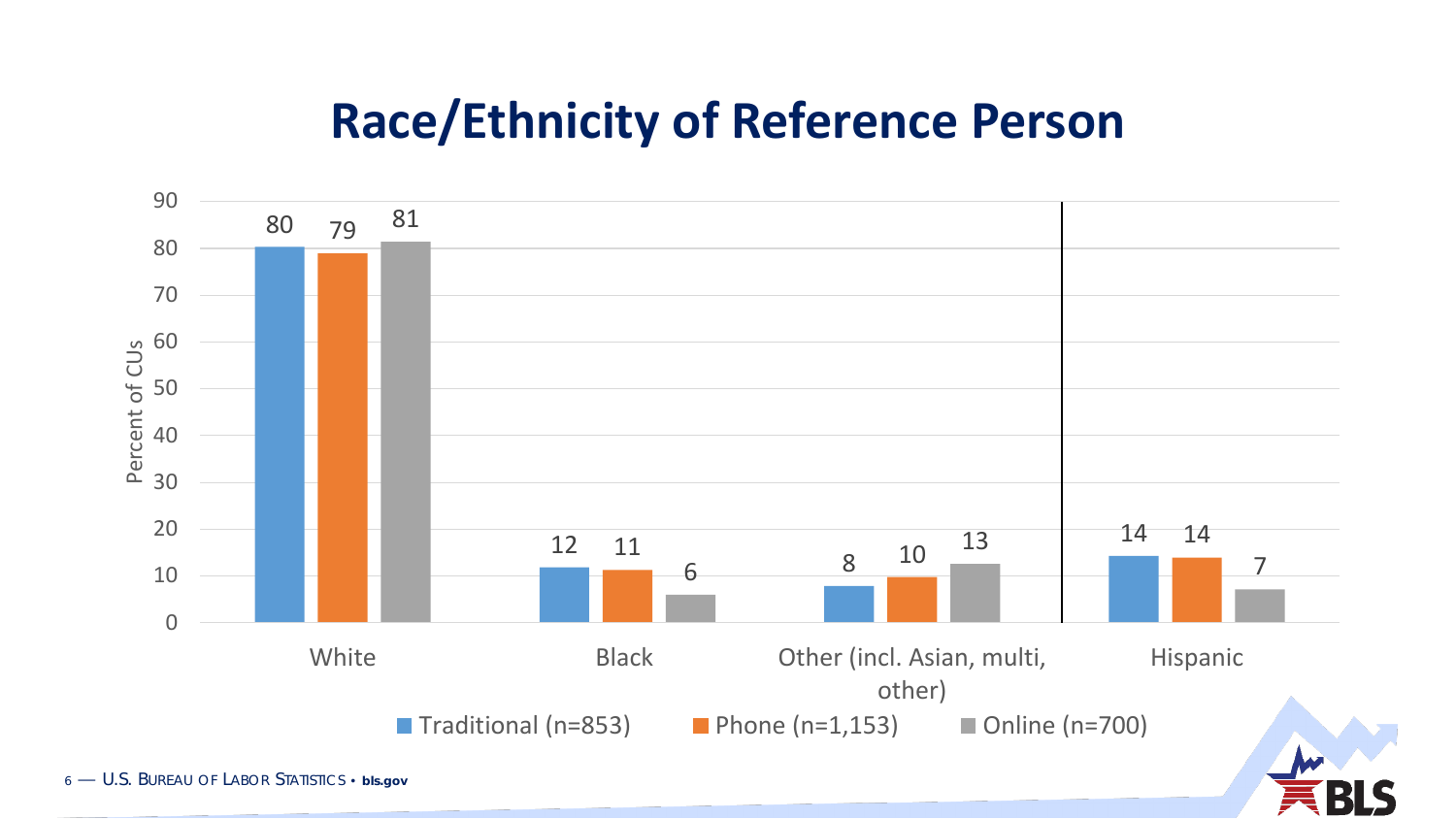# **Age of Reference Person**



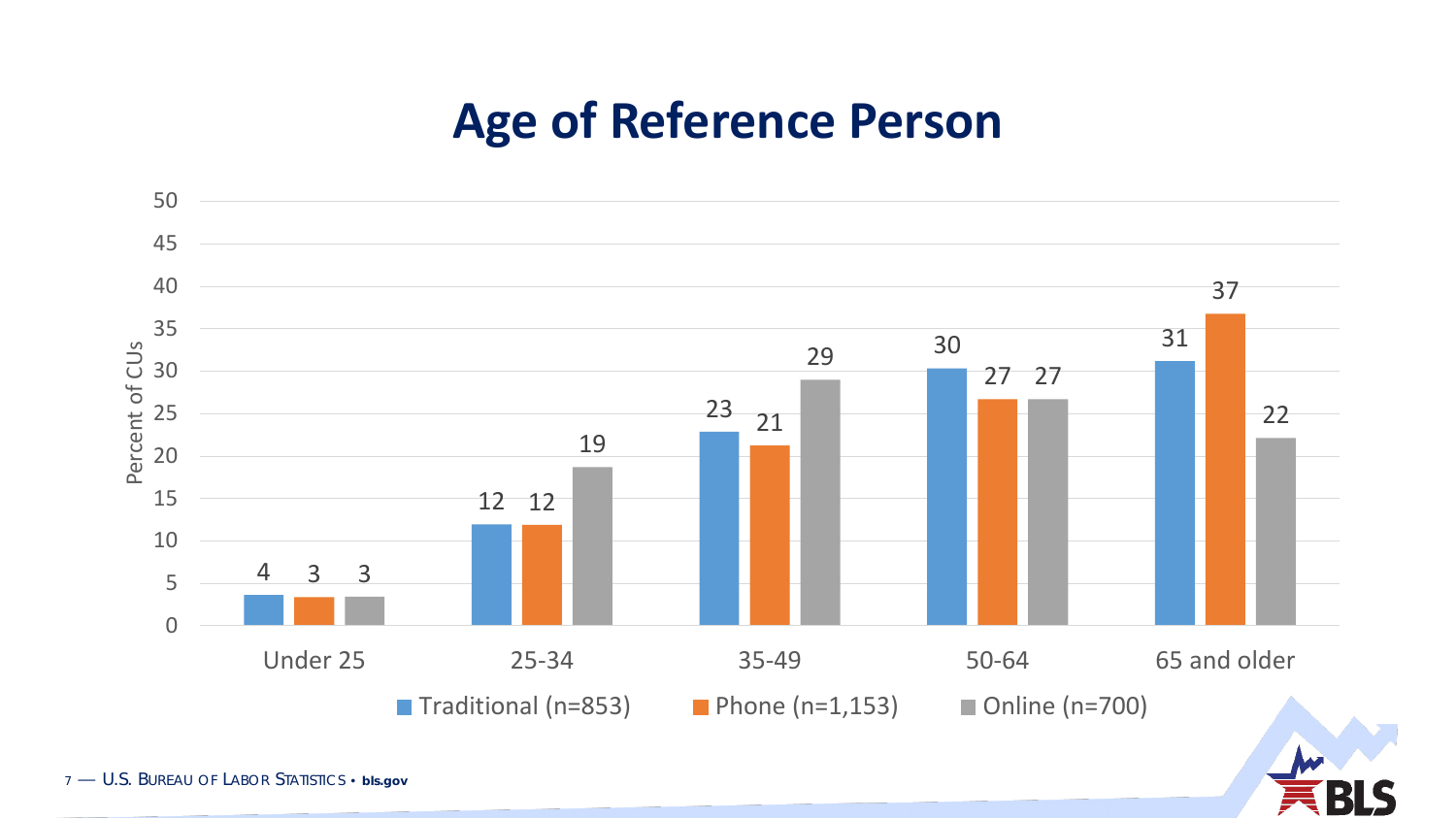### **Education of Reference Person**

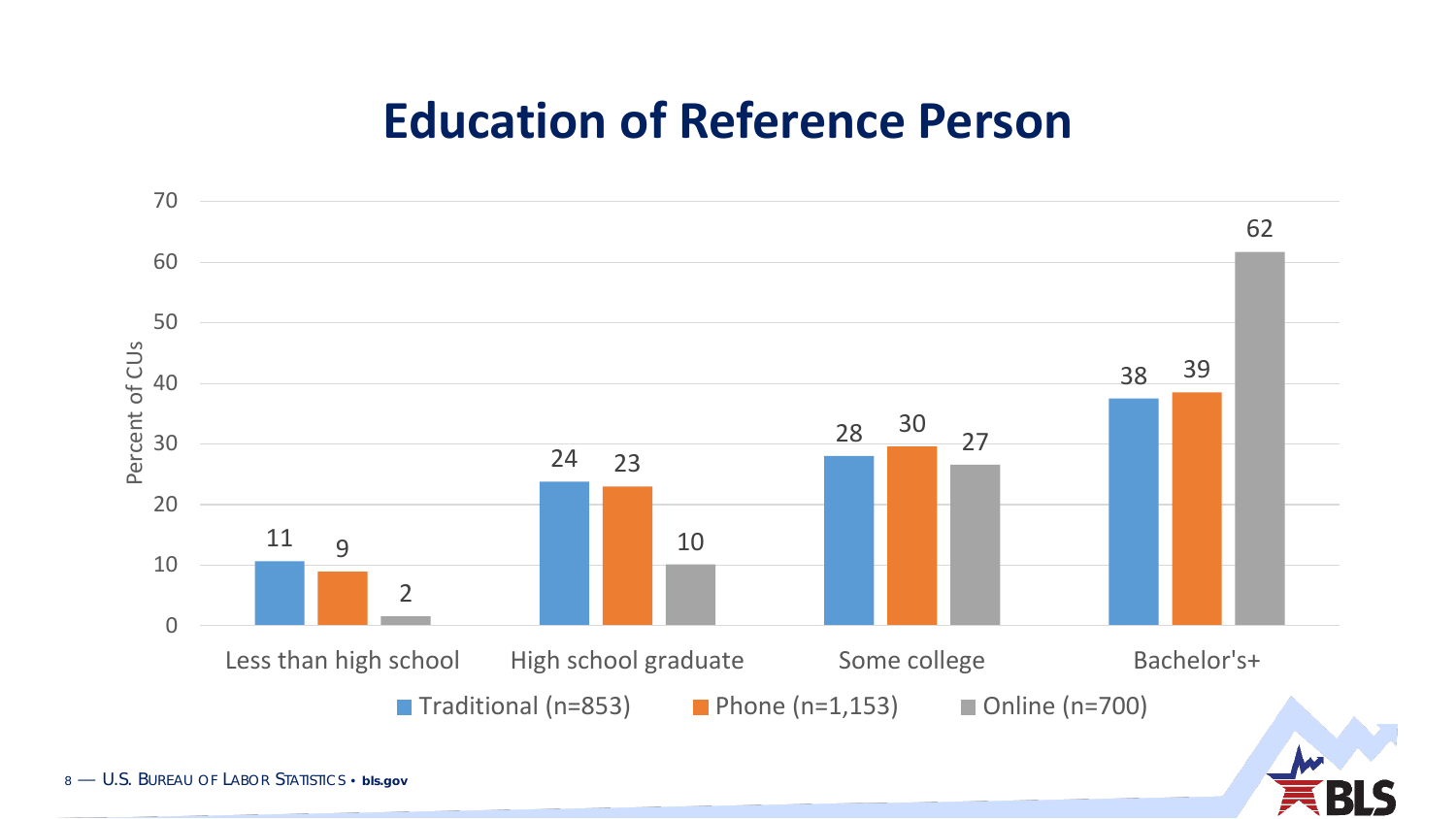# **CU Size**

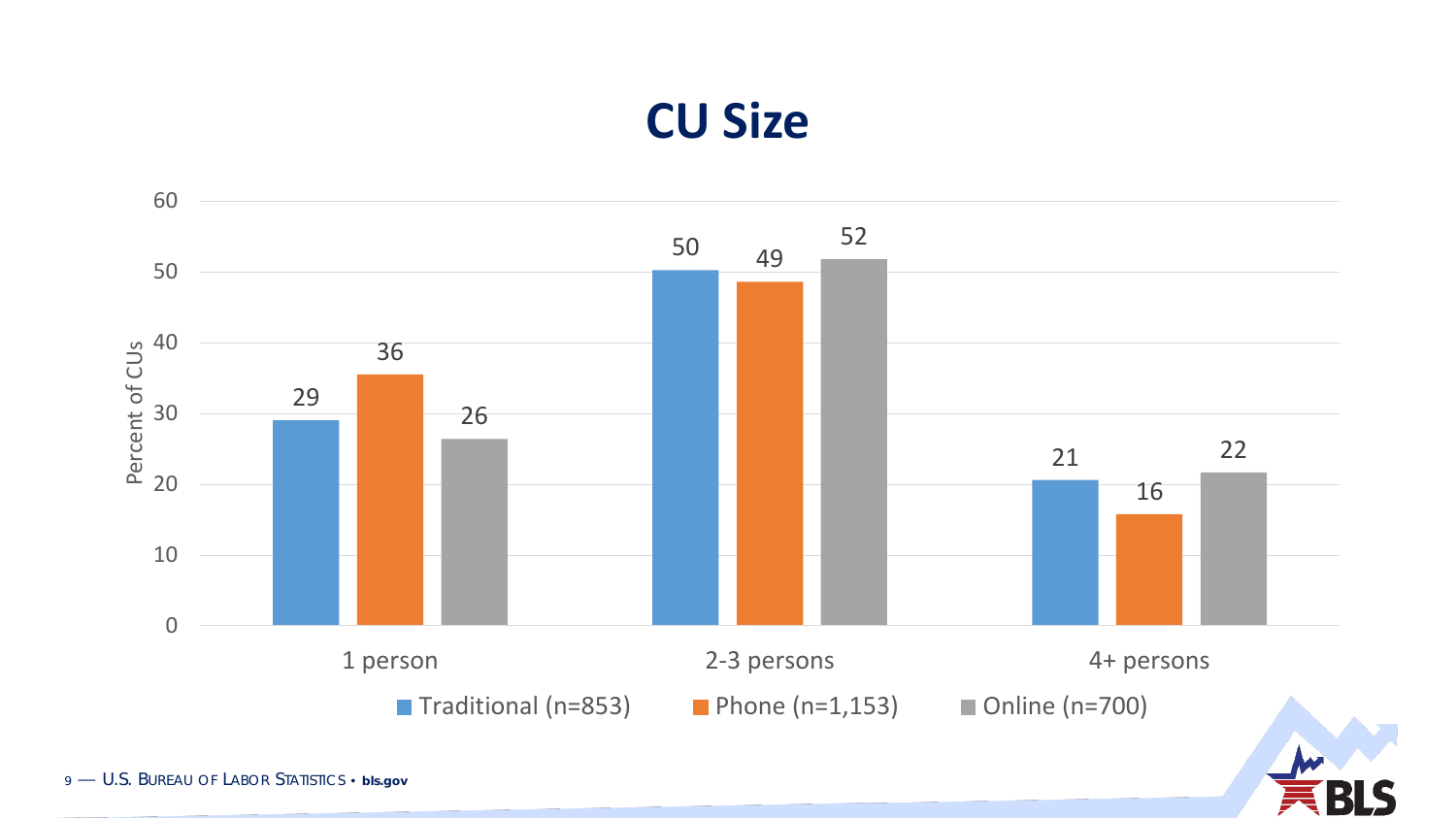#### **CU Income by Mode**

| <b>Mode</b>                | N (CUs) | <b>Mean income</b><br>before tax | Median income<br>before tax |
|----------------------------|---------|----------------------------------|-----------------------------|
| Traditional                | 853     | \$77,905                         | \$54,695                    |
| <b>Phone transcription</b> | 1,153   | \$77,477                         | \$53,164                    |
| Online                     | 700     | \$114,136                        | \$90,800                    |

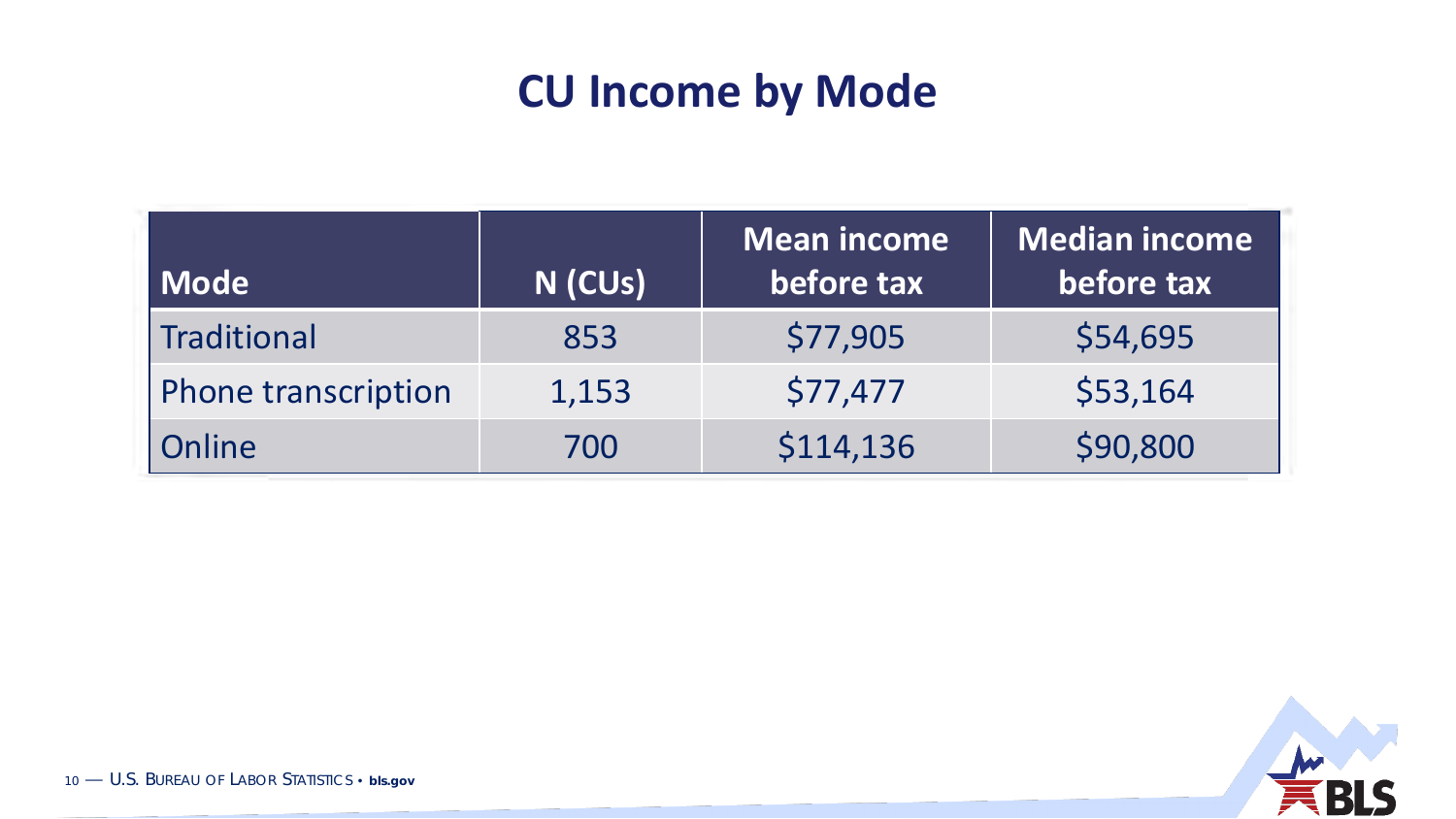#### **Diary Data Collection Modes, Entries During Pandemic**

Mode Share and Mean Entries



Note: size of the ball indicates mode share of total diaries, height represents mean entries in that mode

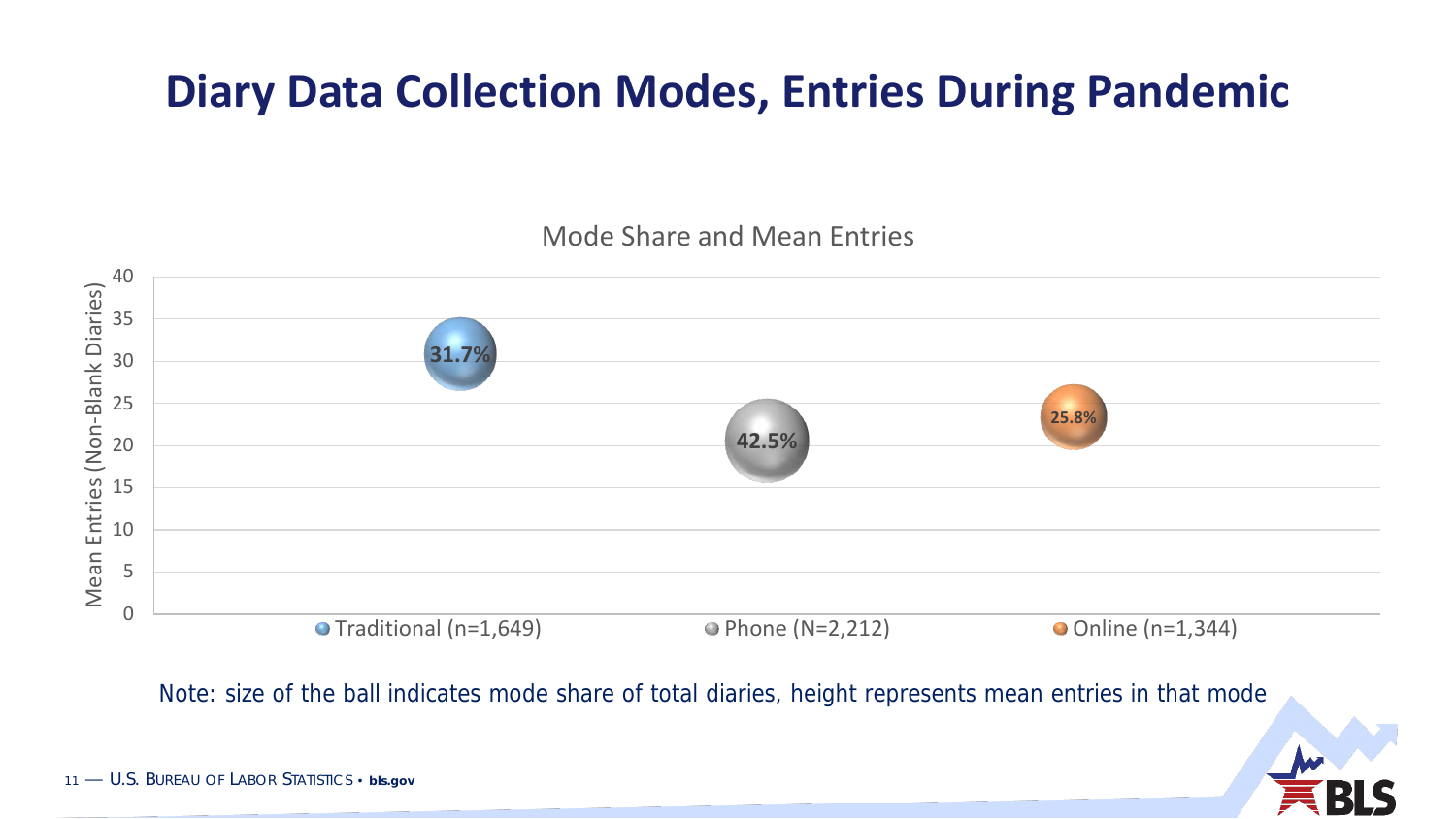#### **Diary Grocery Reporting Instructions**

■ Respondents are instructed to itemize: report each individual food item purchased

|                          | What did you buy or pay for?                            | fresh            | Is this item:<br>Mark (X) one<br>frozen | bottled/<br>canned | other | Cost<br>without tax |    | Mark (X) If<br>someone not<br>on your list | Name of<br>purchased for Store or Website<br>where purchased |  |
|--------------------------|---------------------------------------------------------|------------------|-----------------------------------------|--------------------|-------|---------------------|----|--------------------------------------------|--------------------------------------------------------------|--|
| bread                    | Level of detail needed<br><b>BEEF</b> - Specify the cut | $\boldsymbol{X}$ |                                         |                    |       |                     | 49 |                                            | <b>Foodway Grocery Store</b>                                 |  |
| eggs                     | and describe, such as<br>round roast, ground            | X                |                                         |                    |       |                     | 50 |                                            |                                                              |  |
| chicken wings beef, etc. |                                                         |                  | $\boldsymbol{\mathsf{x}}$               |                    |       | 6                   | 78 |                                            |                                                              |  |
| apples                   | PORK - Specify the cut<br>and describe, such as         | X                | 2                                       |                    |       | 2                   | 80 |                                            |                                                              |  |
| beer                     | whole ham, bacon,<br>spareribs, etc.                    |                  |                                         | ۹<br>x             |       | 4                   | 29 |                                            |                                                              |  |
| milk                     | OTHER FOOD - Give a                                     | $\boldsymbol{x}$ |                                         |                    |       | 2                   | 99 |                                            |                                                              |  |
| orange juice             | complete description, such<br>as scalloped potatoes.    |                  |                                         | X                  |       | $\overline{3}$      | 99 |                                            |                                                              |  |
| candy                    |                                                         |                  |                                         |                    | ×     |                     | 50 |                                            |                                                              |  |

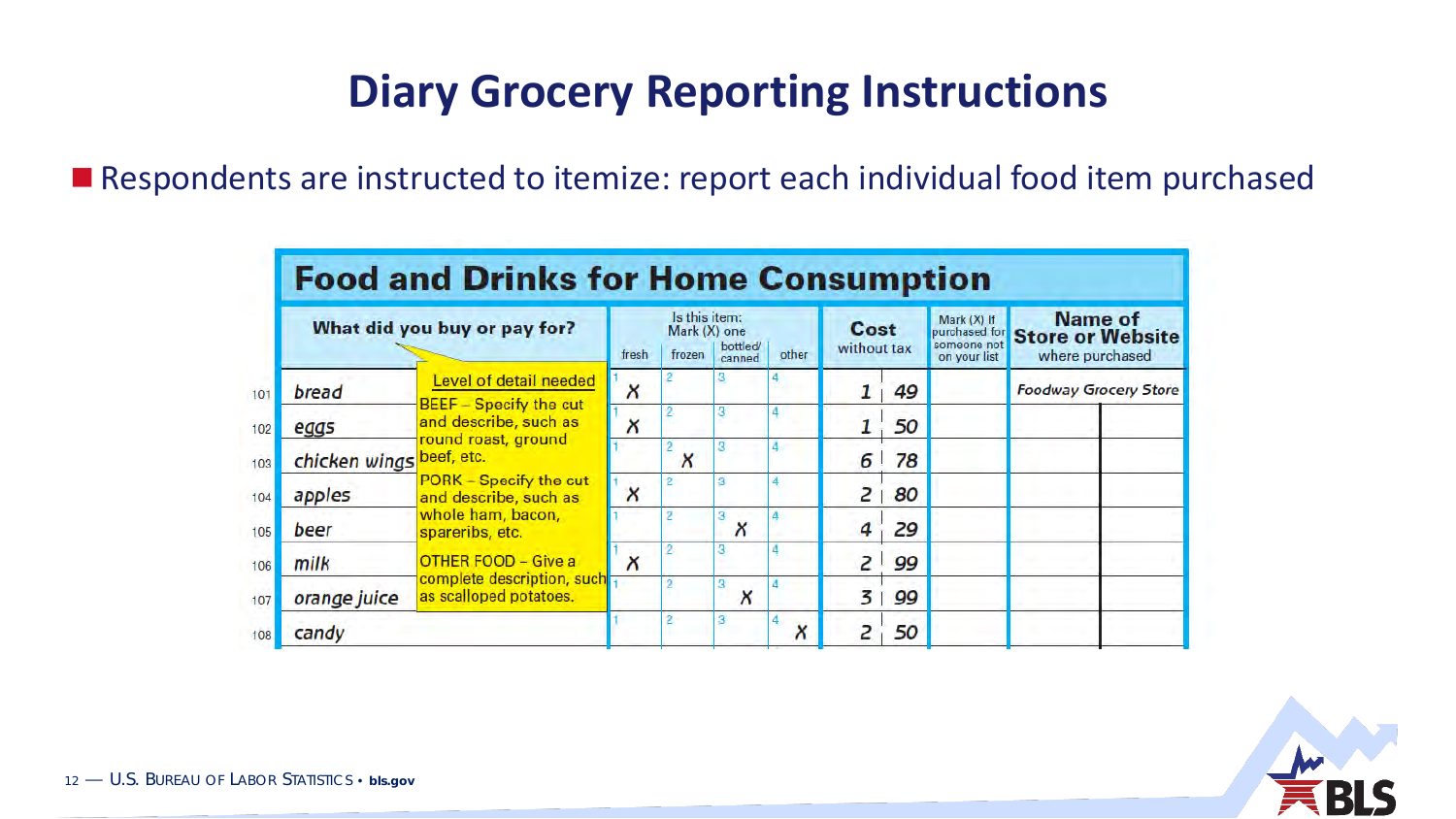#### **Adherence to Instructions Varied by Mode**

|                         | Number (diaries) Percent |        |
|-------------------------|--------------------------|--------|
| <b>Itemized entries</b> | 3,218                    | 72.6%  |
| 1+ non-itemized         | 1,214                    | 27.4%  |
| Total                   | 4,432                    | 100.0% |

**Diverall compliance was good Less compliance with itemization in online diaries** 

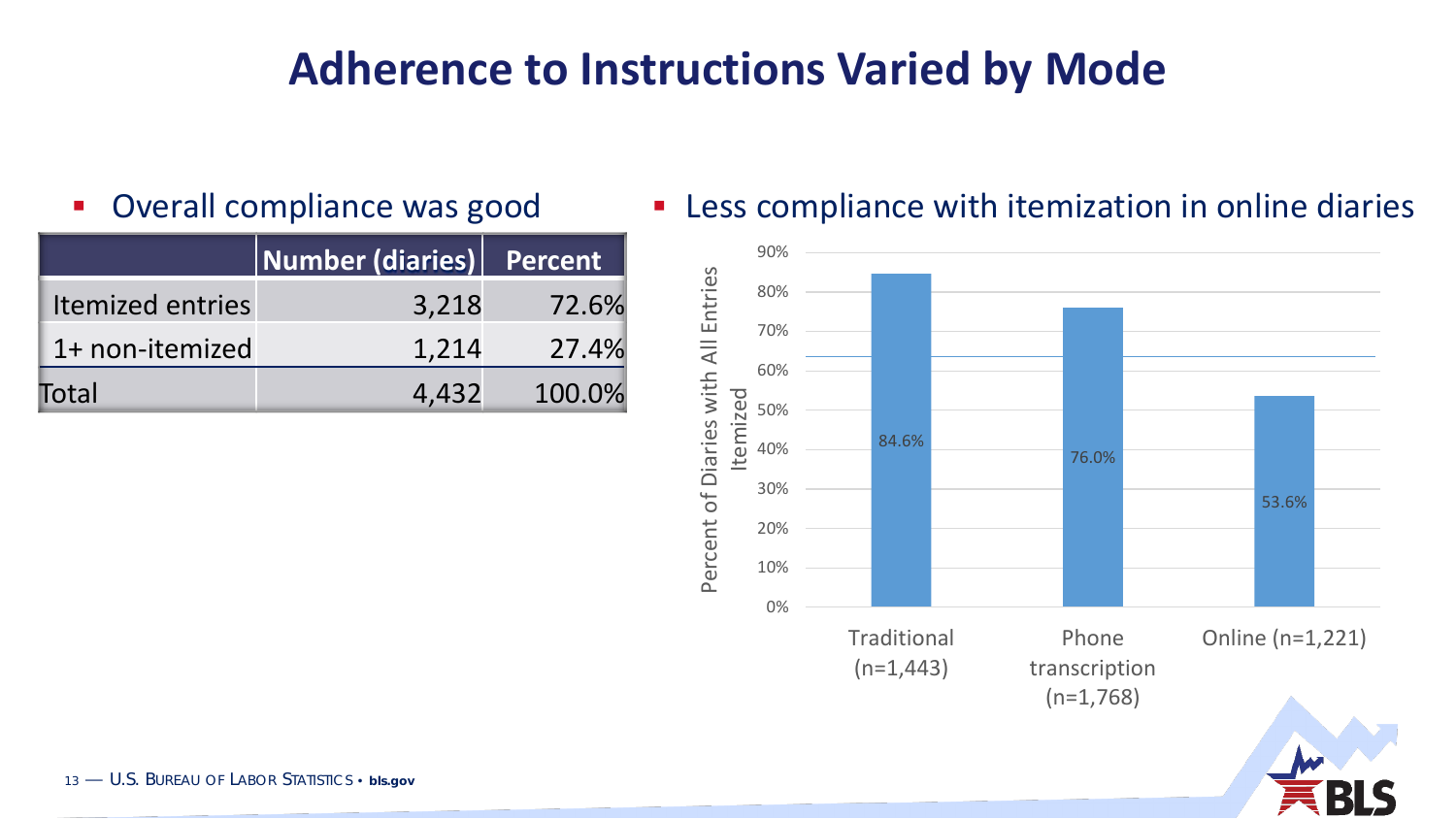#### **Diaries without Allocation**

■ Lack of itemization results in need for allocation (i.e., specific items determined using established patterns of itemized reporting)

- Yet allocation happened in most diaries in this period (79%)
- Unexpectedly, those with allocation had a larger number of entries (before allocation)

|                               |                         | Average number of entries Median number of entries |                     |
|-------------------------------|-------------------------|----------------------------------------------------|---------------------|
| <b>Presence of Allocation</b> | <b>Number (diaries)</b> | (before allocation)                                | (before allocation) |
| No allocation carried out     | 1,107                   | 11.4                                               |                     |
| Allocation carried out        | 4,098                   | 28.2                                               |                     |

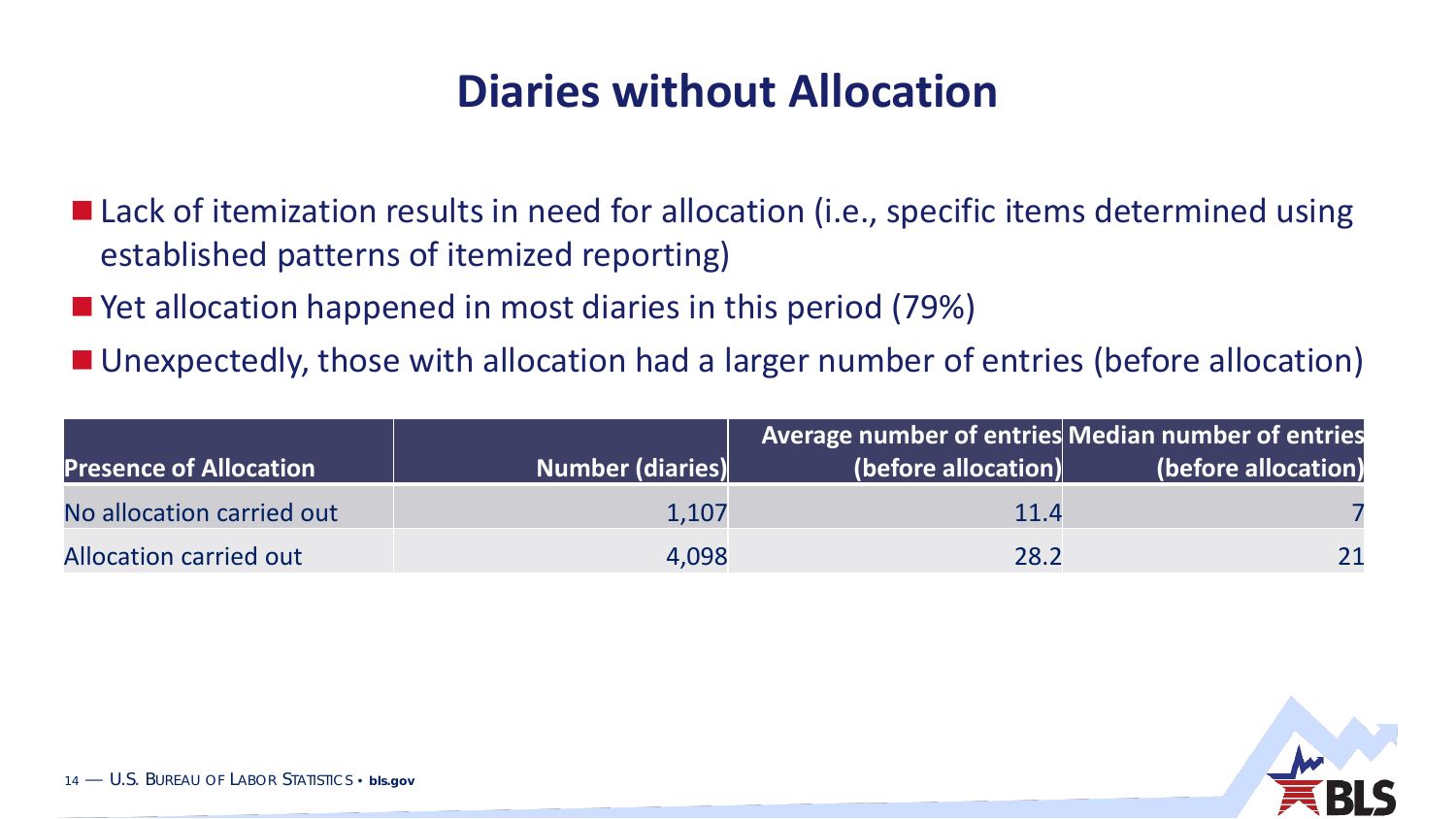| <b>Parameter</b>                       | <b>Coefficient</b> | <b>SE</b>   |  |
|----------------------------------------|--------------------|-------------|--|
| Intercept                              | 34.80              | $(1.750)^*$ |  |
| Phone (v. Traditional)                 | $-7.97$            | $(1.364)^*$ |  |
| <b>Online (v. Traditional)</b>         | $-11.11$           | $(1.371)^*$ |  |
| <b>Involved Recall of Expenses</b>     | $-5.08$            | $(1.269)^*$ |  |
| <b>No Allocation</b>                   | $-13.75$           | $(0.830)*$  |  |
| Ref. person HS or less (v. Col grad)   | $-7.12$            | $(1.185)^*$ |  |
| Ref. person some college (v. Col grad) | $-4.64$            | $(1.017)^*$ |  |
| 2 or 3 CU members (v. 1 member)        | 6.68               | $(1.019)^*$ |  |
| 4 or more CU members (v. 1 member)     | 14.52              | $(1.585)^*$ |  |
| $R^2$ = 0.20, n=5,205 diary weeks      |                    |             |  |

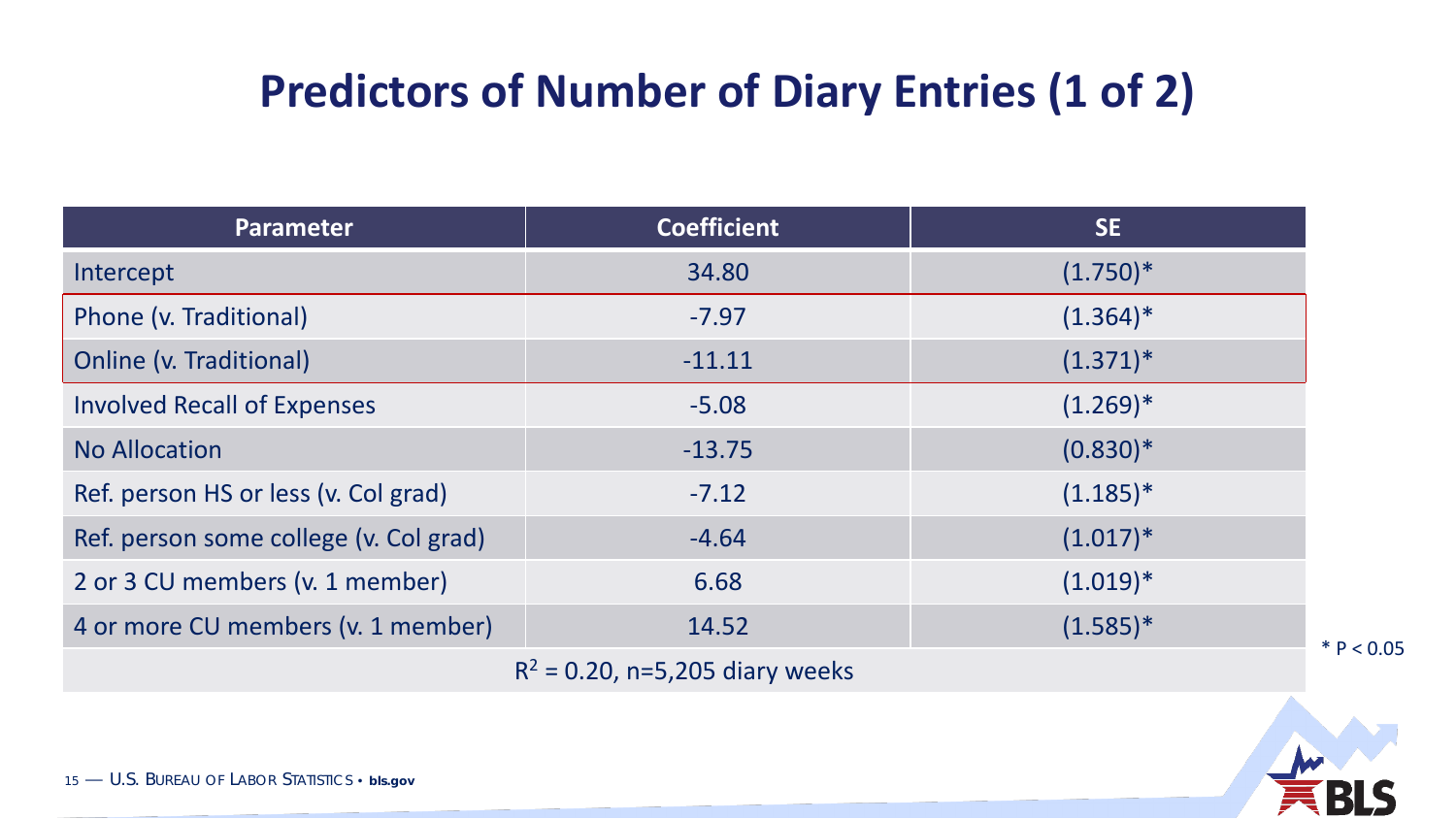| <b>Parameter</b>                       | <b>Coefficient</b> | SE          |  |
|----------------------------------------|--------------------|-------------|--|
| Intercept                              | 34.80              | $(1.750)^*$ |  |
| Phone (v. Traditional)                 | $-7.97$            | $(1.364)^*$ |  |
| <b>Online (v. Traditional)</b>         | $-11.11$           | $(1.371)^*$ |  |
| <b>Involved Recall of Expenses</b>     | $-5.08$            | $(1.269)^*$ |  |
| <b>No Allocation</b>                   | $-13.75$           | $(0.830)*$  |  |
| Ref. person HS or less (v. Col grad)   | $-7.12$            | $(1.185)^*$ |  |
| Ref. person some college (v. Col grad) | $-4.64$            | $(1.017)^*$ |  |
| 2 or 3 CU members (v. 1 member)        | 6.68               | $(1.019)^*$ |  |
| 4 or more CU members (v. 1 member)     | 14.52              | $(1.585)^*$ |  |
| $R^2$ = 0.20, n=5,205 diary weeks      |                    |             |  |

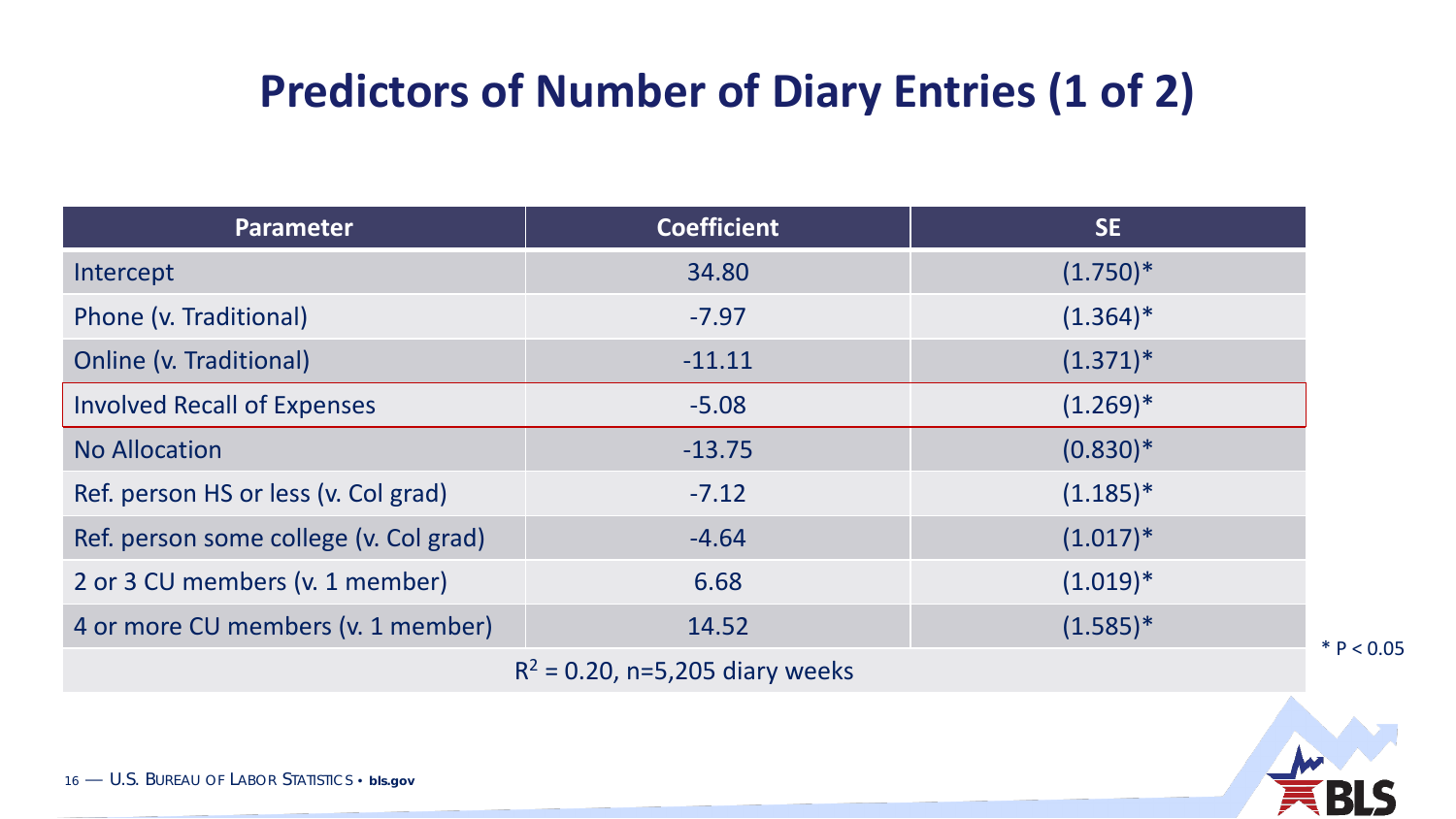| Parameter                              | <b>Coefficient</b> | SE          |  |
|----------------------------------------|--------------------|-------------|--|
| Intercept                              | 34.80              | $(1.750)^*$ |  |
| Phone (v. Traditional)                 | $-7.97$            | $(1.364)^*$ |  |
| Online (v. Traditional)                | $-11.11$           | $(1.371)^*$ |  |
| <b>Involved Recall of Expenses</b>     | $-5.08$            | $(1.269)^*$ |  |
| <b>No Allocation</b>                   | $-13.75$           | $(0.830)*$  |  |
| Ref. person HS or less (v. Col grad)   | $-7.12$            | $(1.185)^*$ |  |
| Ref. person some college (v. Col grad) | $-4.64$            | $(1.017)^*$ |  |
| 2 or 3 CU members (v. 1 member)        | 6.68               | $(1.019)^*$ |  |
| 4 or more CU members (v. 1 member)     | 14.52              | $(1.585)^*$ |  |
| $R^2$ = 0.20, n=5,205 diary weeks      |                    |             |  |

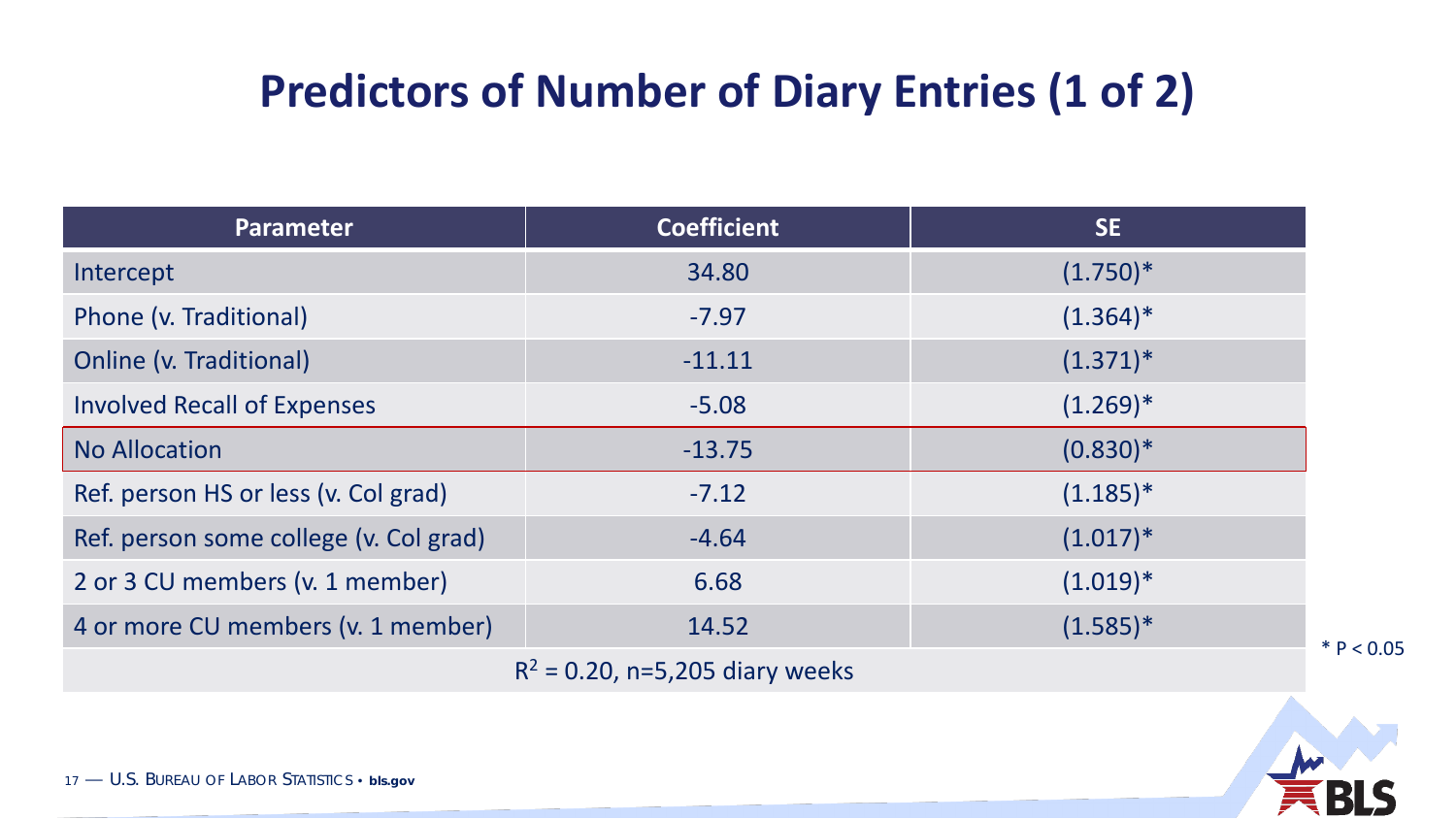| Parameter                              | <b>Coefficient</b> | SE          |  |
|----------------------------------------|--------------------|-------------|--|
| Intercept                              | 34.80              | $(1.750)^*$ |  |
| Phone (v. Traditional)                 | $-7.97$            | $(1.364)^*$ |  |
| Online (v. Traditional)                | $-11.11$           | $(1.371)^*$ |  |
| <b>Involved Recall of Expenses</b>     | $-5.08$            | $(1.269)^*$ |  |
| <b>No Allocation</b>                   | $-13.75$           | $(0.830)*$  |  |
| Ref. person HS or less (v. Col grad)   | $-7.12$            | $(1.185)^*$ |  |
| Ref. person some college (v. Col grad) | $-4.64$            | $(1.017)^*$ |  |
| 2 or 3 CU members (v. 1 member)        | 6.68               | $(1.019)^*$ |  |
| 4 or more CU members (v. 1 member)     | 14.52              | $(1.585)^*$ |  |
| $R^2$ = 0.20, n=5,205 diary weeks      |                    |             |  |

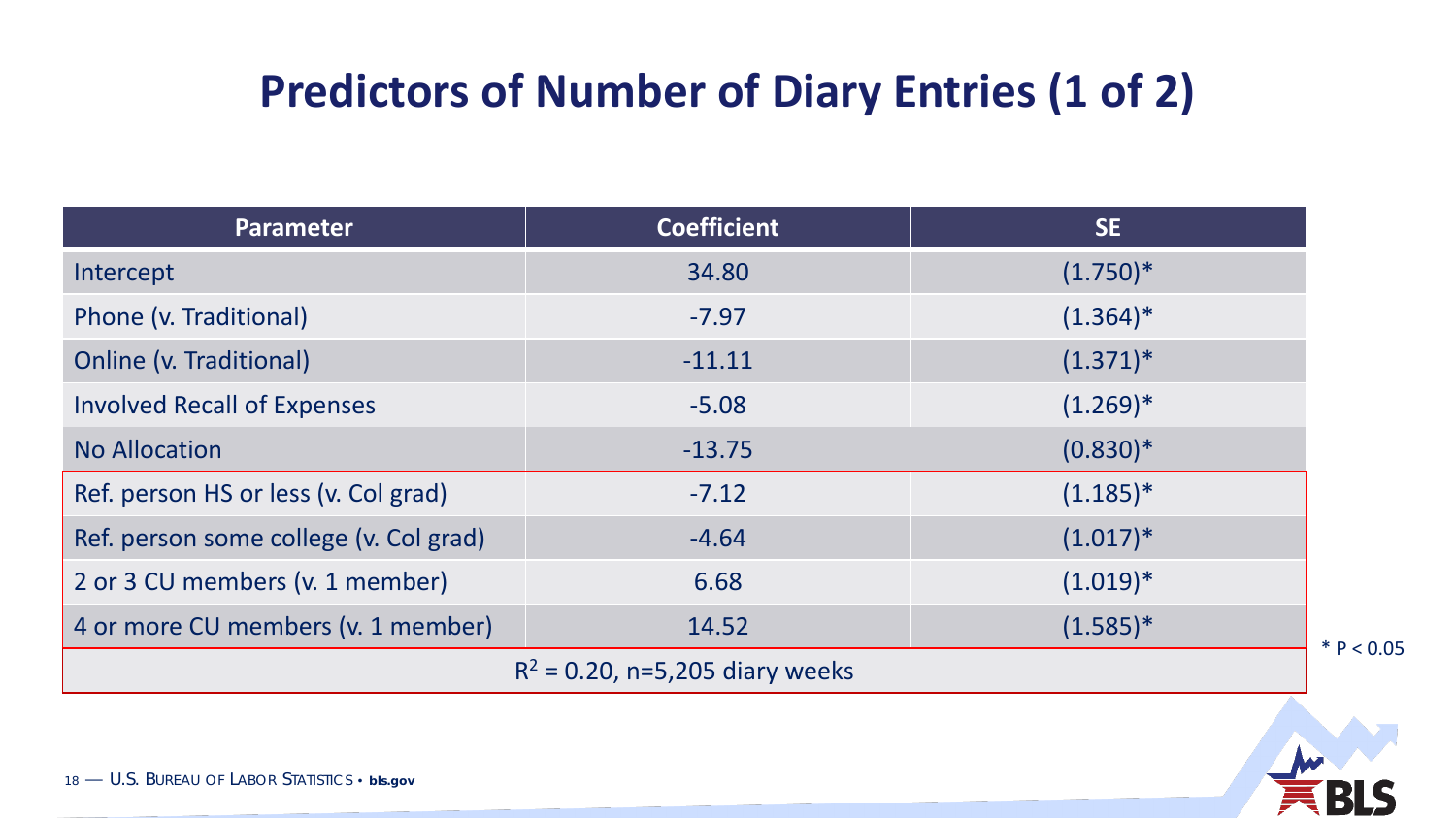| <b>Parameter</b>                  | <b>Coefficient</b> | SE          |  |  |
|-----------------------------------|--------------------|-------------|--|--|
| Ref. person aged 18-34 (v. 65+)   | $-3.60$            | $(1.113)^*$ |  |  |
| Ref. person aged 35-49 (v. 65+)   | $-0.58$            | (1.118)     |  |  |
| Ref. person aged 50-64 (v. 65+)   | 1.25               | (0.915)     |  |  |
| Ref. person Black (v. White)      | $-4.92$            | $(1.821)^*$ |  |  |
| Ref. person Other (v. White)      | $-5.25$            | $(1.241)^*$ |  |  |
| CU in Northeast (v. West)         | $-2.11$            | (1.418)     |  |  |
| CU in Midwest (v. West)           | $-0.72$            | (2.049)     |  |  |
| CU in South (v. West)             | $-3.27$            | $(1.504)^*$ |  |  |
|                                   |                    |             |  |  |
| $R^2$ = 0.20, n=5,205 diary weeks |                    |             |  |  |

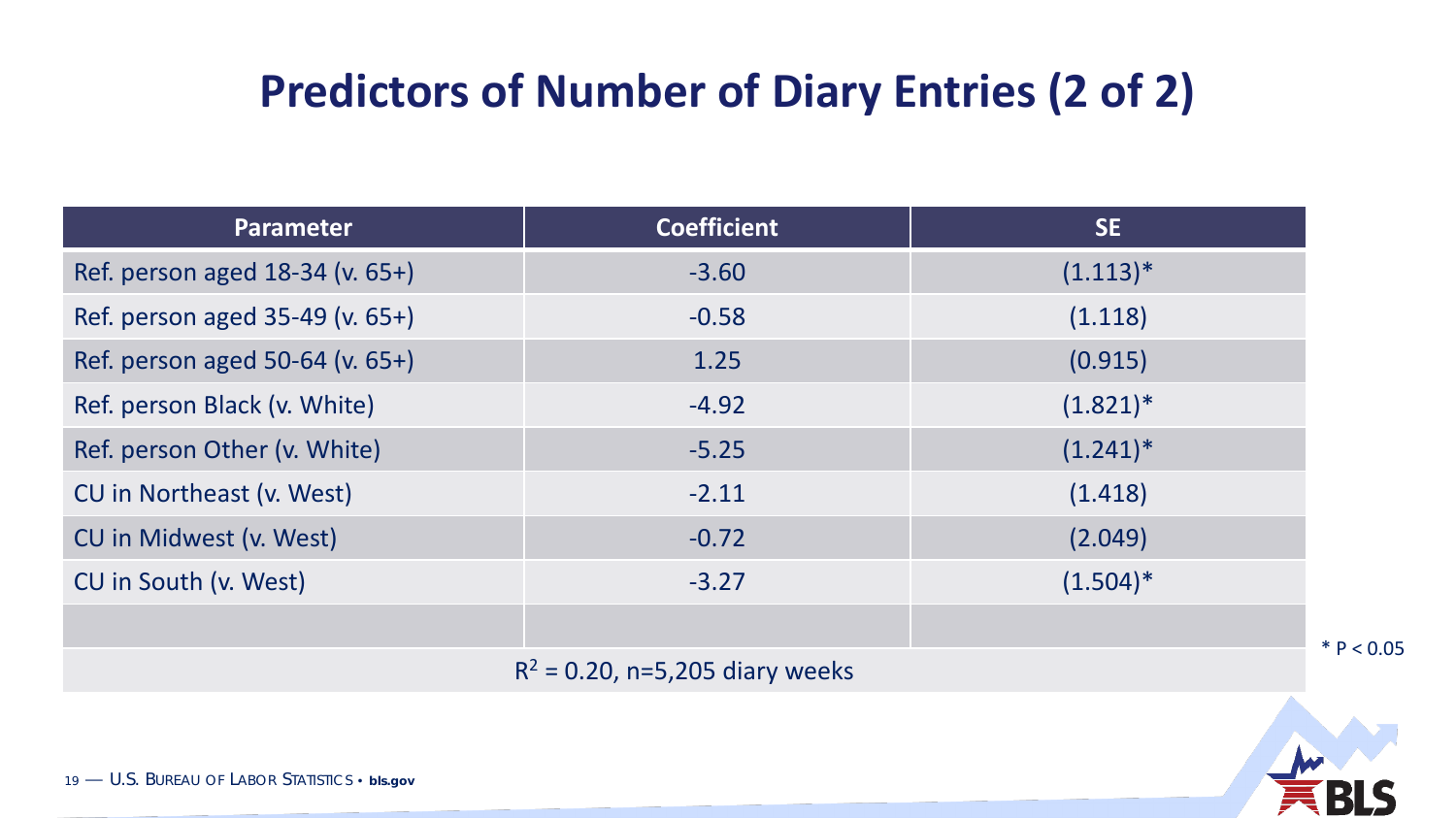#### **Summary**

- Fewer entries when interviews conducted in non-traditional manner (phone, online)
- Weaker adherence with diary-keeping instructions in new modes
- ■Allocation (needed if the entry is vague) associated with more entries
- Education, CU size, race, geography all factors in diary entries
- Return to baseline/average entries?